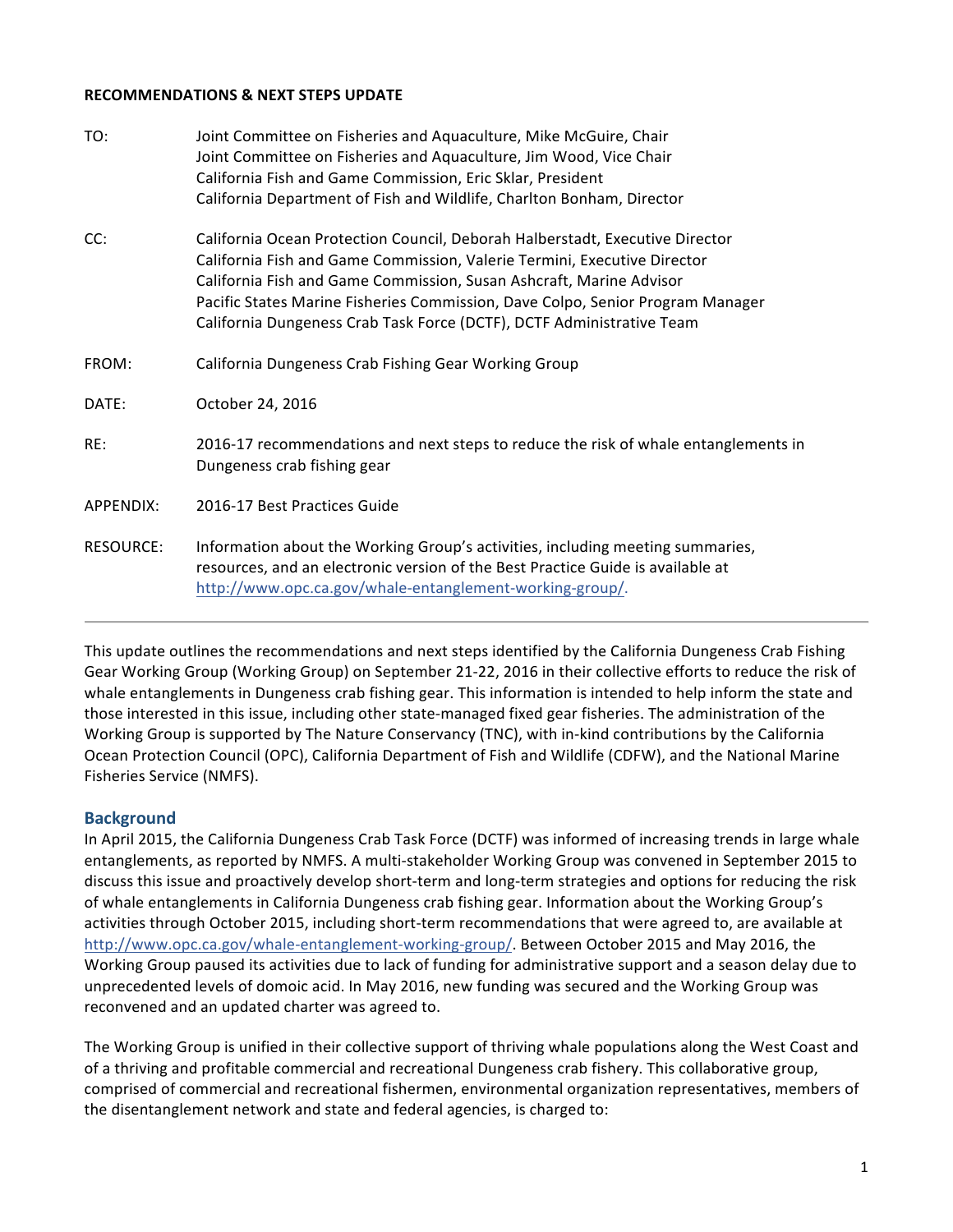- Provide guidance and recommendations to the California Dungeness crab fishing industry, including the DCTF, about how to avoid/minimize whale entanglements and identify measures or experiments that can be developed or implemented by the fishing community to address the entanglement issue;
- Collaboratively inform and guide the state of California (CDFW, OPC, California Fish and Game Commission, and the Legislature) in addressing key information gaps and/or measures to reduce the risks of entanglements in Dungeness crab fishing gear; and
- Guide whale entanglement reduction efforts by establishing priorities for the Working Group, and help inform other entities seeking to address the issue of whale entanglements in California.

Since May 2016, the Working Group has held two in-person meetings (July 13-14 and September 21-22) and numerous conference calls, and participants have engaged in direct conversations with their peers, colleagues, and constituents to learn about industry and public priorities related to this issue. Meeting and call summaries are on available on the Working Group web page.

During the July 13-14, 2016 in-person meeting, the Working Group prioritized its activities and agreed to focus recommendations and next steps on:

- Building a more comprehensive understanding the dynamics of whale entanglements
- Designing and implementing collaborative projects to test/verify gear modifications and enhanced reporting to inform co-occurrence (e.g., aerial and vessel surveys, electronic monitoring)
- Developing appropriate and effective communications materials (e.g., Best Practices Guide) and outreach activities (e.g., NOAA disentanglement trainings)

Building on ideas developed and initial agreements made in October 2015, during its September 21-22 meeting the Working Group developed a series of recommendations and next steps related to these priorities, including anticipated timeframes for implementation to occur within. This includes identifying pilot projects to be tested during the 2016-17 fishing season and recommendations for voluntary actions to be undertaken by the Dungeness crab fishing community.

On October 17, 2016, OPC approved a staff request for \$200,000 (over two years) to support the Working Group's efforts. The Nature Conservancy has also secured \$75,000 in matching funds to OPC's grant. CDFW decided not to submit a proposal to the U.S. Fish and Wildlife Service through their Traditional Conservation Grants Program (Section 6 Grant Program) this Fall, and is looking to partner with the Pacific States Marine Fisheries Commission to develop and execute a Sections 6 grant in 2017. In October 2016, CDFW submitted a Saltonstall-Kennedy grant in support of aerial survey work. The Working Group is actively seeking additional funding support to ensure its recommendations and next steps can be successfully implemented.

# **2016-17 Working Group Recommendations and Next Steps**

All data and information gathered as part of implementing these recommendations will be made available to the Working Group for evaluation and discussion, and will inform future voluntary and/or regulatory recommendations. 

### **Gear Modification**

### *Voluntary Best Fishing Practices*

Ocean users, including members of the fishing community, are seeing a shift in fishing practices towards increased surface line and the use of multiple surface buoys. Based on recent observed entanglements, NOAA whale experts and members of the disentanglement network, together with discussions among all Working Group participants, see a potential correlation between the use of excessive line that may be slack, the extent of surface line, and the number of trailer buoys contributing to whale entanglements.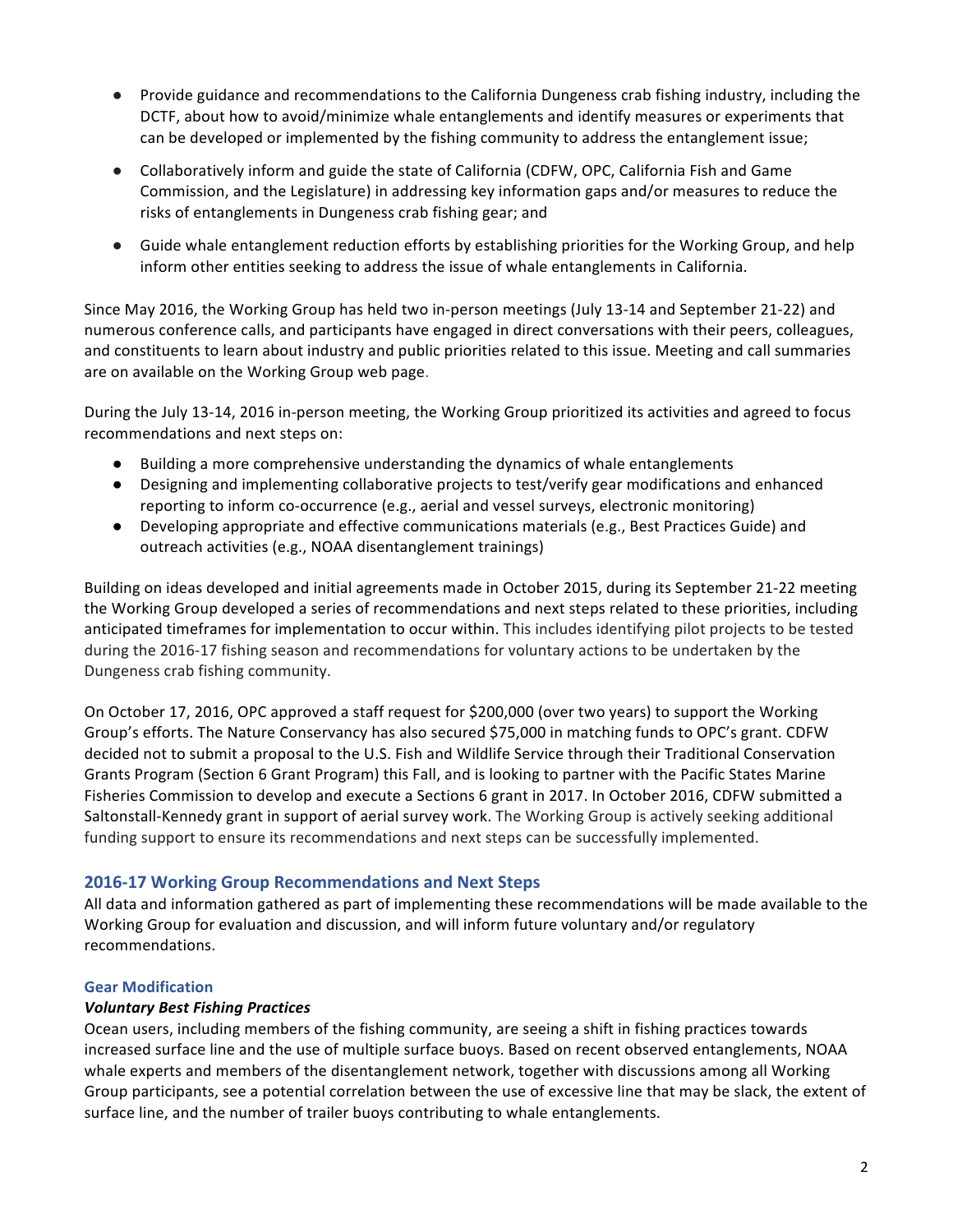With this in mind, the Working Group has developed a number of best practices related to fishing operations and gear set-up for the 2016-17 fishing season, including:

- No excess lines should be floating at the surface. Floating line should only be between the main buoy and trailer.
- **When changing set location across depths, adjust the length of trap lines by adjusting shots (i.e.,** measured length of line) to maintain taut vertical lines.
- **•** Avoid setting gear in the vicinity of whales whenever possible.
- Maintain gear to ensure lines and buoys are in good working condition and will not break under natural conditions causing gear to become lost or irretrievable. Lost gear contributes to marine debris and increases the risk of whale entanglements.
- All gear should be clearly marked consistent with applicable regulation. All gear should be maintained so markings are clearly legible to facilitate correct identification of the origins of the gear involved in entanglements.
- **•** Use the minimum amount of scope required to compensate for tides, currents and weather, as necessary. Slack lines can potentially create a "floating snare", which may be more likely to entangle whales.

## **2016-17 Buoy Set-Up Best Practices**



It is anticipated that the voluntary actions in the Best Practices Guide will help reduce the risk of entanglements in Dungeness crab fishing gear. The Working Group is taking steps to evaluate both the level of implementation and the effectiveness of the best practices through informal conversations with peers, survey questions, documentation/analysis of entangled whales historically and during the 2016-17 fishing season, collaboration with the disentanglement network to learn what is being observed on the water, and periodic on-the-water gear checks by CDFW Enforcement. This evaluation will help inform future recommendations and/or management action.

# *Best Fishing Practices Guide Communications*

All best practices have been included in an updated Best Practices Guide (see Appendix), which is being communicated to the broader Dungeness crab fishing community to encourage proactive, voluntary changes in fishing practices during the 2016-17 fishing season. The guide is being distributed by Working Group participants to peers and fishing associations, as well as through CDFW and U.S. Coast Guard distribution channels.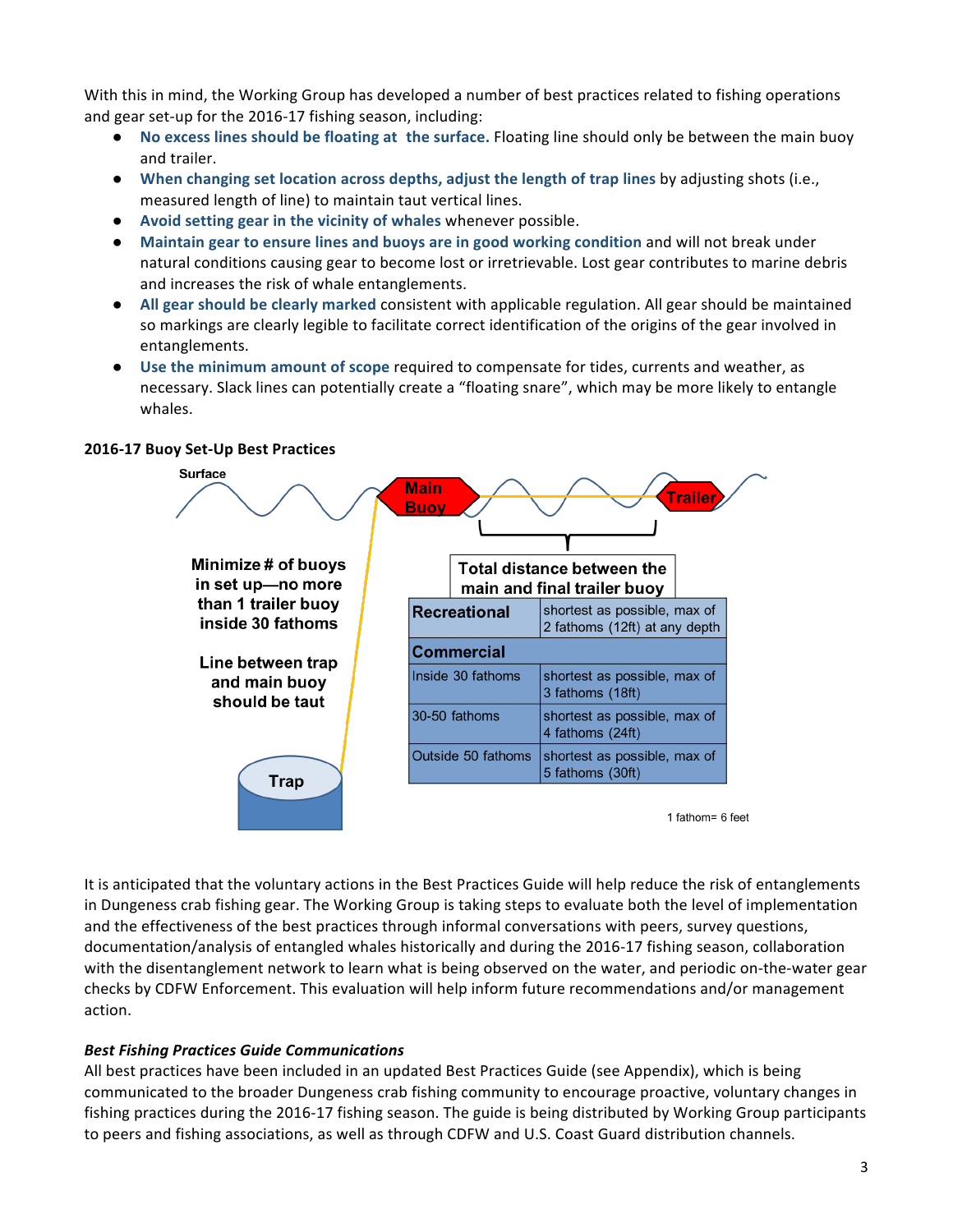Additionally, the Best Practices Guide is posted on CDFW, OPC and NMFS websites, and pending approved funding support by OPC, the guide will be printed and distributed to gear shops, fuel docks, and shared at fishing community events. The Best Practices Guide will also be highlighted in media releases and/or interviews involving Working Group participants anticipated to announce the start of the 2016-17 fishing season.

### *Gear Modification Testing*

Fishing participants on the Working Group have agreed to participate in two federally funded Bycatch Reduction Engineering Program (BREP) projects under development by NMFS, which are expected to be implemented during the 2016-17 fishing season. Specifically, fishermen will assist in testing different gear set-ups to evaluate line profiles and will test load strengths of different types of fishing line. Additionally, fishing participants will help promote fishermen involvement in a "gear survey" so researchers can gain a better understanding of the types of gear set-ups currently being used, as well as attend a Spring 2017 workshop to further discuss gear design and potential modifications to reduce whale entanglements across the U.S. West Coast.

### **Enhanced Reporting to Inform Co-occurrence of Whales and Fishing Effort**

Currently, data gaps exist that prevent a thorough understanding of the co-occurrence of whales and fishing effort in California. For example, most whale data have been collected during June-November, which are prime seasons for high whale populations off the coast of California. Limited data is available, however, for whale patterns during the height of the Dungeness crab fishing season (December-May). Additionally, there is limited fishing effort data during the Dungeness crab fishing season in California.

To help address data gaps, the Working Group has recommended and developed outlines for three pilot projects, all designed to be implemented during the 2016-17 fishing season (pending funding). These include:

- Analysis of Historical Data to Inform Whale Behavior Patterns: Southwest Fisheries Science Center will lead a project to compile existing ocean condition data, prey distribution patterns, and whale sightings. This effort will help the Working Group gain a better understanding of whale patterns in the winter and in the spring especially, since spring is typically the time of year when whales begin to show up in larger numbers to forage along the coast. Once the information is compiled and an initial review of the data has been completed by the project leads, information will be shared with the Working Group to determine the quality of the data. Additionally, the Working Group will consider the value of further processing and integrating the information to create maps of existing data relative to historical entanglement patterns and evaluate capabilities to forecast whale distributions based on ocean conditions and prey distribution. While costs are estimates, the Working Group has earmarked an initial \$30,000 through the OPC funding to conduct the first step (compilation) which will take place in late 2016/early 2017. If the Working Group agrees to the merits of step 2 (processing and integration), an additional \$30,000 in funding could be used to advance this effort.
- **•** Surveys to Collect Fishing Effort and Whale Data: The Working Group, together with NMFS, CDFW, the Southwest Fisheries Science Center and the Coast Guard, will design and carry out a number of surveys during the 2016-17 fishing season to collect data on fishing effort and/or whale distribution to the extent possible. Surveys are likely to include 3-5 aerial surveys and/or vessel surveys, and may involve funding support from OPC as well as in-kind support from the U.S. Coast Guard (aerial) and the National Marine Sanctuaries (vessel). Estimated costs for an example aerial survey of Central California are between \$8,000-\$10,000 per survey; however, costs could be reduced by in-kind support.
- **Electronic Monitoring, Pilot Testing:** Fishing participants will work with CDFW and TNC to conduct a series of pilot tests on 2-3 different types of data loggers (e.g., E-catch, West Coast GSI, etc.). CDFW and TNC will lead development of the pilot methodology, with the goal to gain a more comprehensive understanding of useful mechanisms to collect fishing effort data based on feasibility, costs, quality of data, etc.